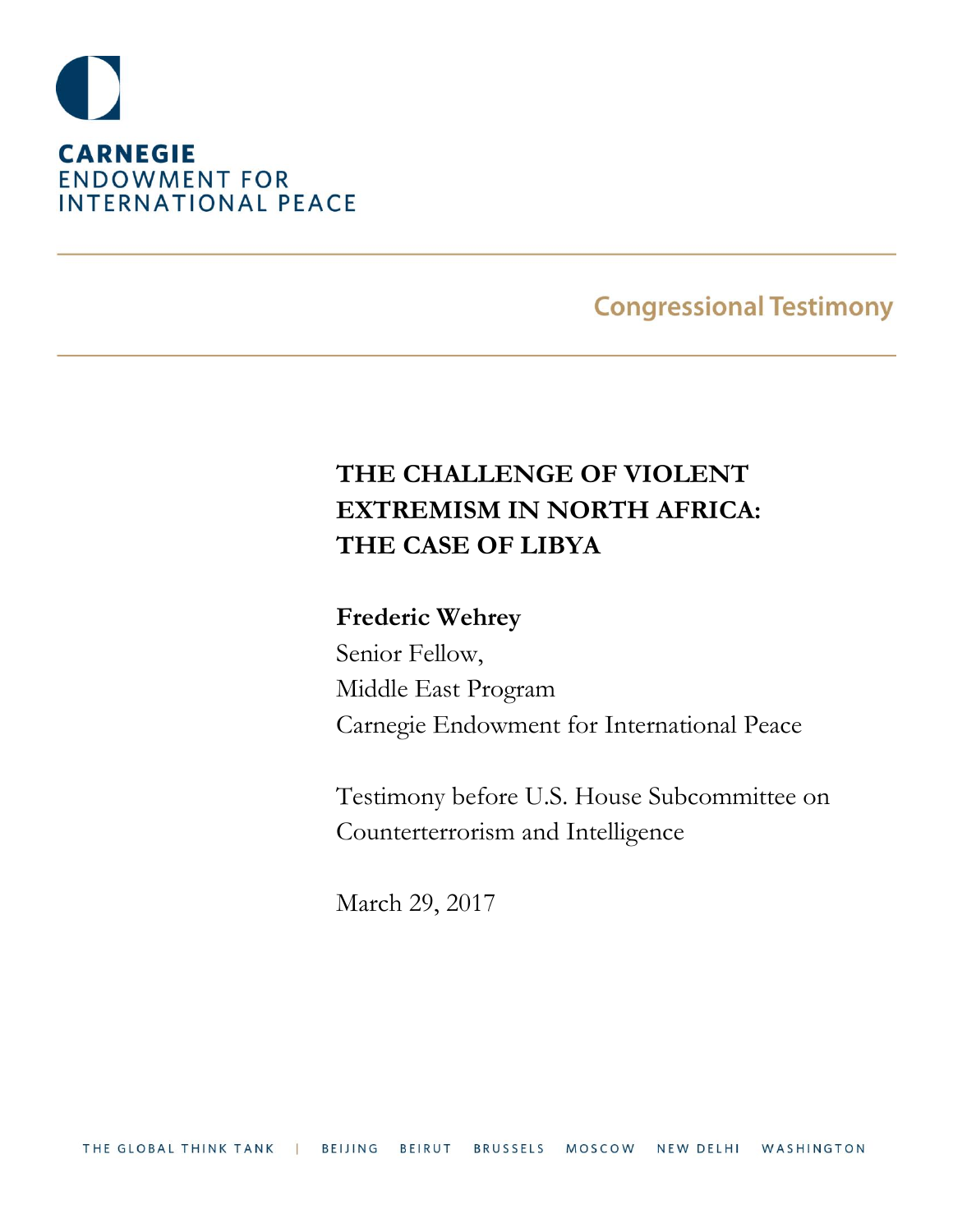Chairman King, Ranking Member Rice, Committee members, I am grateful for this opportunity to speak with you today about the extremist threat from North Africa.

At the intersection of the Middle East, Africa, and Europe, the countries of North Africa and the Maghreb comprise a vitally important region that casts a long shadow on surrounding areas and, especially, on the security of the Mediterranean basin. The extremist challenge from this region is especially dire given the numbers of fighters who went to Iraq and Syria to fight with the selfproclaimed Islamic State in Iraq and Syria (ISIS) and al-Qaeda and who are now returning.

But beyond the threat of returning jihadists, it is the weakness of states in the region that presents the most significant and long-term driver of extremism. Since the Arab uprisings in 2011, most states in the region are now significantly weaker, unable to meet the basic demands of their citizens, and facing mounting economic pressures in an era of sustained low oil prices.

Beset by fraying social contracts, the dashed hopes of the Arab Spring, and diminished opportunities for employment, some youth of the region have fallen prey to the appeal of jihad peddled by the Islamic State and al-Qaeda. The jihadists' critiques of state-led corruption and the abuses of the judiciary and police have also resonated strongly; heavy-handed government policies have often fueled the very radicalism they purport to quash. Added to this are broad swathes of ungoverned land and porous borders, where extremists have established logistical hubs and training camps, often negotiating access with marginalized tribal communities or co-opting existing smuggling networks.

Finally, a key enabler of jihadism is state collapse and the outbreak of open armed conflict. Anywhere there is an established insurgency or civil war, we can expect the emergence of transnational jihadists who insert themselves among and within the warring parties and often recruit combatants to their ranks through superior funding, ideological motivation, and firepower.

I will focus my remarks on Libya, a failed state that embodies a witches' brew of these afflictions and that poses the most immediate extremist challenge. Despite the successful Libyan-led campaign against the ISIS stronghold in Sirte, along with other successes by different Libyan armed groups against ISIS pockets in the west and east, the country remains at risk. Scattered ISIS members are regrouping and al-Qaeda affiliated fighters who defected to ISIS are now returning back to al-Qaedalinked groups, more experienced and battle-hardened. Vast portions of its southern deserts remain a thoroughfare for the movement of fighters and arms to the Sahel and beyond.

But more importantly, Libya's worsening political conflict, fueled in part by regional meddling and a contest for oil resources, has pushed it to the brink of civil war. This disastrous outcome would provide yet another opening for ISIS, al-Qaeda, or some new permutation to arise.

To prevent such a scenario, Mr. Chairman, it is important the United States, working in tandem with the Europeans and regional states, redouble its diplomatic efforts to find a durable and inclusive political solution to Libya's conflict. At the same time, it should be ready to assist on a broad array of functions, to include the rebuilding the security sector, diversifying Libya's economy, advancing the rule of law, and supporting civil society. Any near term counterterrorism (CT) actions inside Libya should reinforce the longer-term goals of political unity and inclusive governance, and great care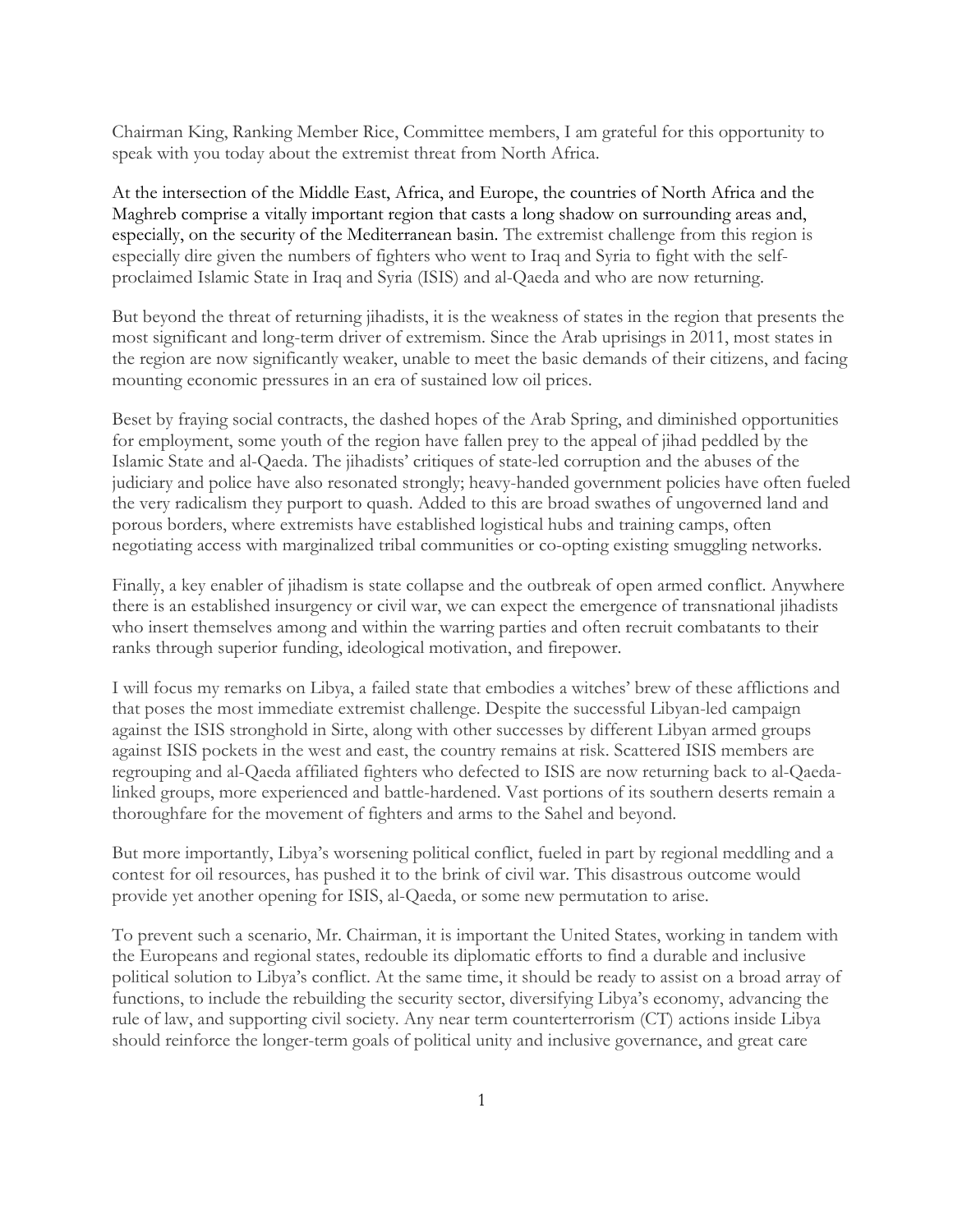should be taken to ensure that CT engagement does not inadvertently worsen factional conflict by privileging one group over another.

My remarks draw from visits to Libya over last two years to areas of conflict marked by a jihadist presence: Sirte, Benghazi, Sabratha, Tripoli, and southern Libya.

#### **HOW JIHADISM GREW IN LIBYA**

Libya has a longstanding tradition of jihadism stretching back to the Qadhafi era that saw waves of volunteers going to Afghanistan and then Iraq, where some developed ties to al-Qaeda and what would later become al-Qaeda in Iraq (AQI) and ISIS. These migrations belie the popular notion that Qadhafi kept a lid on extremism: to the contrary, economic neglect and repression at home helped fuel radicalization among certain neighborhoods and communities, whose participation in jihad on foreign battlefields was in some sense a transference of their frustrations against the regime.

In 2011 and 2012, scores of Libyan youths went to Syria and Iraq, some of whom returned to establish the nucleus of the Islamic State in the eastern city of Derna, displacing existing Islamist armed groups. From there, the group spread to the city of Sirte, in the oil-rich center of Libya and established cells in Sabratha to the west, Tripoli, as well as attaching itself to existing Islamist and jihadist combatants in Benghazi. It then set about implementing the draconian style of governance it had practiced in Raqqa and Mosul, assaulting oil facilities to hasten the demise of the state, and attacking the facilities of police and militias who posed a threat. The Islamic State's leadership soon directed foreign aspirates to proceed directly to its North African outpost rather than Syria and Iraq. Foreigners played a crucial role in its expansion in Libya, especially jihadists from Tunisia (some of whom arrived to train for subsequent attacks against their homeland), the Mahreb and the Sahel, and military and governance advisors from Iraq and the Gulf.

It is important to note two dynamics about the rise of ISIS in Libya that have strong implications for the future of jihadism in Libya.

First, Islamist and jihadist communities after the 2011 revolution engaged in a series of fierce debates about strategies and priorities, to include whether to affiliate themselves with the post-Qadhafi state and to participate in elections, and whether and when to use violence. Developments in neighboring states, namely the closing of political space and military-led crackdown on political Islamists in Egypt, strongly influenced the outcomes of those debates in favor of more anti-state and radical actors. At home, a number of developments swayed the debate as well. The most important of these was the outbreak of open armed conflict in Libya in 2014 between the so-called Dawn and Dignity camp, abetted by opposing blocs of regional states (Turkey and Qatar for the former; Egypt, the UAE, and Jordan for the latter) provided further space for the rise of radical jihadists, especially the Islamic State, to expand. For nearly two years, the two opposing Dawn and Dignity factions were more focused on fighting each other than on dealing with the extremist menace that gathered in their midst.

Second, the Islamic State in Libya won support among communities and tribes that had been politically marginalized in the post-Qadhafi political order or threatened by local rivals. This was especially apparent in Sirte, a city that had suffered after the revolution because of its affiliation with the Qadhafi regime. Here, members of historically loyalist tribes, the Warfalla and Qadhadhafa, welcomed the Islamic State as a form of self-protection against abuses from the neighboring city of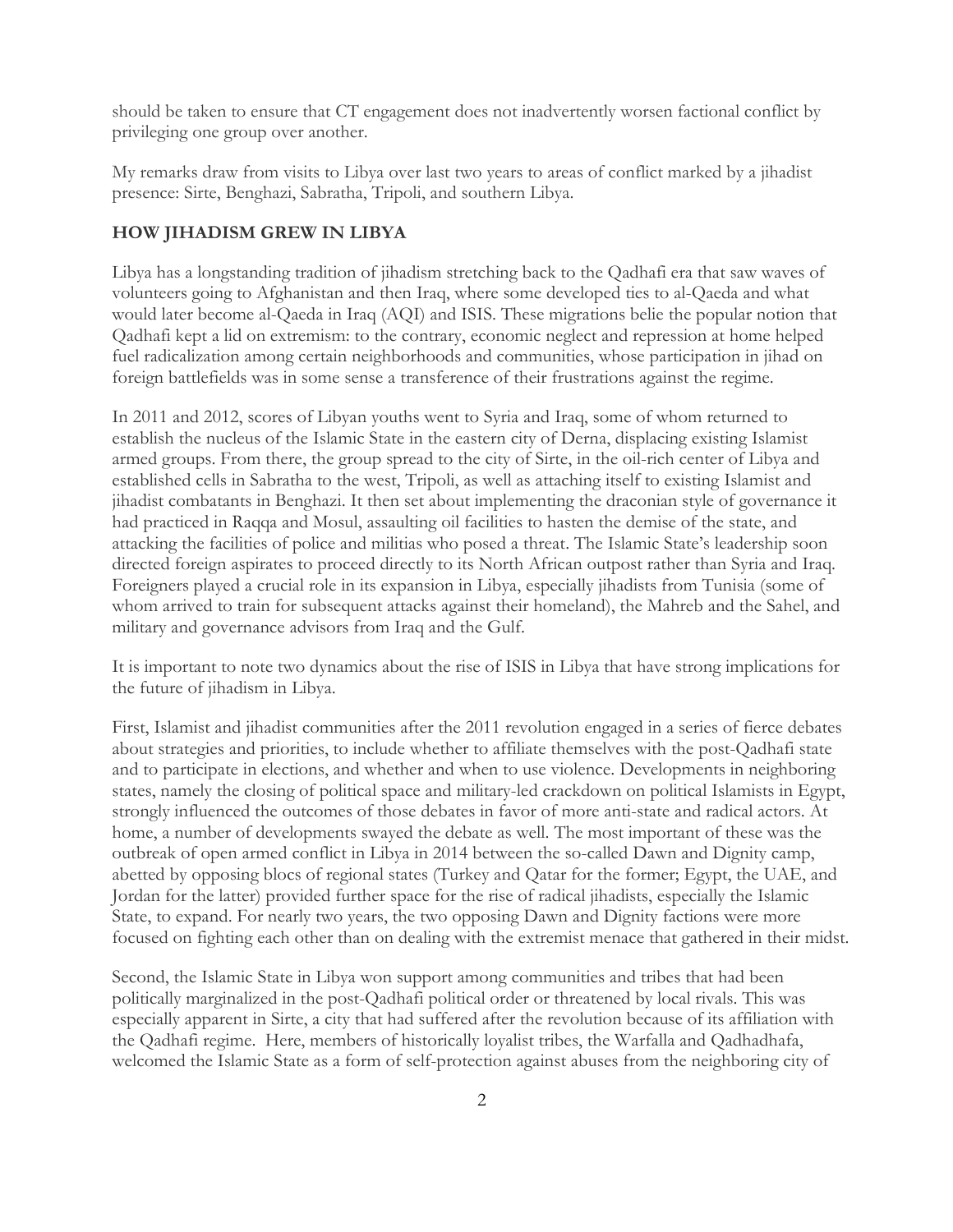Misrata, which had assaulted Sirte at the end of the revolution and exacted revenge against it inhabitants. Similarly, some local Islamist militias in Benghazi cooperated with the Islamic State on the battlefield because they faced a shared enemy, the self-styled Libyan National Army (LNA) forces of General Khalifa Hifter.

Finally, jihadists from al-Qaeda in the Islamic Maghreb and other groups based in the Sahel have exploited weak governance and dire economic conditions in Tuerag tribal areas of southern Libya for logistics and training. Their fighters draw upon a long history of local knowledge stretching back to Sahelian insurgencies of the 1990s and Algeria's civil war. After the revolution, these groups established links with local armed groups and jihadists in the north, particularly the northeast in Benghazi, Derna, and Ajdabiya. Ansar al-Sharia trained fighters loyal to the seasoned Algerian jihadist Mukhtar Belmokhtar, prior to their January 2013 attack on the Tiguentourine gas facility in Amenas, Algeria.

Local sympathizers and collaborators in southwestern Libya have facilitated some of this transnational presence and movement. That said, the Tuaregs' political and communal opponents in Libya have often exaggerated the depth and scope of extremist penetration, particularly in town of Ubari and farther west. The jihadist presence is mostly logistical and the result of weak administrative and police control in the south, rather than widespread support. Where jihadi relationships exist with local armed groups and smugglers, it is often transactional, resulting from a shared interest in keeping borders uncontrolled. Aside from this presence, the penetration of radical ideology into Libyan Tuareg communities or into the south's social fabric more broadly is minimal.

Taken in sum, these three dynamics underscore the fact that the radical jihadist current in Libya is neither constant nor immutable. It ebbs or expands according to the local economic and political conditions, government capacity, and conflict in the country. This is why American engagement with a broad range of tools is so important in denying jihadists the chance to remerge.

#### **RISKS OF RENEWED CONFLICT AND RESURGENT JIHADISM**

Last fall, Libyan forces loosely affiliated to a UN-backed Government of National Accord (GNA) in Tripoli, backed by American airpower and Western special operations, scored a hard-won victory against the ISIS stronghold in the central city of Sirte. Elsewhere across the country, Libyans ejected ISIS cells and fighters from Derna and Benghazi in the east, from Tripoli, and from the town of Sabratha near the Tunisian border.

Today, ISIS is no longer a territorial force in Libya in any meaningful sense. That said, its demise presents a number of dangers.

First, remnants of ISIS could still reconstitute themselves and sow trouble. Already, fighters have fled to the desert valleys south of Sirte, where they've tried to regroup in small encampments like the one the United States bombed on January 18 of this year. The group is said to have a residual presence around the western town of Sabratha, a longtime hub for Tunisian jihadists, and its clandestine cells are still capable of attacking in and around the Tripoli, already wracked by intra-militia fighting. This poses a potential danger for the return of foreign embassies and businesses to the capital.

Beyond these specific threats, Libya remains an attractive host to jihadism, whether from ISIS, al Qaeda, or some new variant. The conditions are ripe: a long legacy of jihad, economic despair, a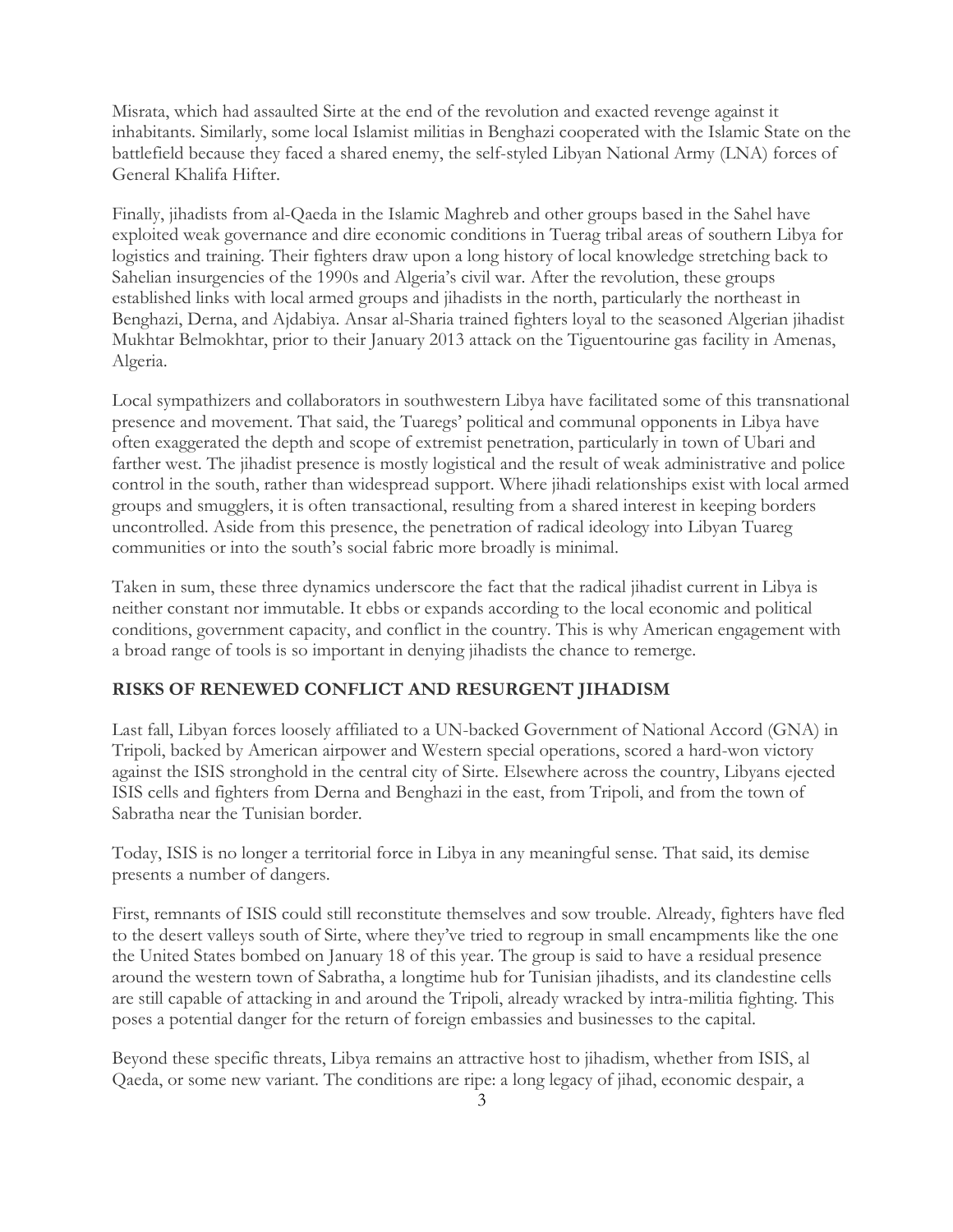governance vacuum, and worsening polarization that could leave some communities feeling as if they have no recourse but violence. Some tribes in Sirte, such as the Qadhadhafa and Warfalla, see the Misratan-led victory against ISIS as less of a liberation and more of a conquest—and it was their grievances against Misratan domination that gave ISIS its opening in the first place.

Most importantly, though, the struggle against the Islamic State has given way to a renewed nationallevel conflict. Western diplomats had hoped that fighting ISIS could serve as a springboard for political unity among these warring camps.

In fact, the opposite has happened.

Local campaigns against ISIS across the country were pell-mell and carried out by disparate and hostile armed groups without any unifying government authority. For example, rival jihadists in Derna ejected the Islamic State, and in the western coastal town of Sabratha, local militias involved in migrant trafficking helped lead the campaign. In Sirte, the militias from the powerful city of Misrata that defeated ISIS were only loosely tethered to the GNA in Tripoli—and many in fact fiercely opposed it. Now that ISIS is gone, some have turned their guns on the GNA.

In Benghazi, Hifter's LNA has largely defeated ISIS and other jihadist groups but, in the process, it severely ruptured the city's social fabric, displacing thousands of families and unleashing exclusionary forces such as tribalism and ultraconservative Salafism. Across the east, Hifter has replaced elected municipal councils with military governments and cracked down on civil society and freedom of the press. Disturbing evidence has surfaced of war crimes committed by soldiers under his command, such as the exhumation and abuse of enemy corpses and summary executions of both combatant prisoners and civilians. None of this is a recipe for enduring stability or success against radicalism. And indeed, Islamists evicted by his campaign have already waged attacks against his forces outside of Benghazi and in the oil crescent.

Most ominously, though, the campaign against ISIS has helped embolden Hifter and his supporters to make a renewed push for national domination with the capture of major oil facilities in Sirte (though not uncontested) and repeated threats to invade Tripoli.

This looming danger, Mr. Chairman, demands immediate engagement from the United States. Having expended considerable military effort in helping Libyan forces wrest territory from the Islamic State last year, the United States should now turn its attention to ensuring the country does not slip into civil war and building a cohesive government, while at the same time dealing with residual and emerging jihadist pockets.

#### **WHAT CAN THE UNITED STATES DO?**

Sticking to the mantra of supporting the GNA in Tripoli, as Washington and Western governments have done over the past year, is no longer a viable option. But neither is the seemingly easy solution of backing a military strongman such as Hifter.

Hifter has no realistic prospect of stabilizing Libya through military rule. His Libyan National Army is neither national nor an army. Even in the east, the bulk of the LNA's forces are drawn from civilian fighters—militias of varying backgrounds that are increasingly disguised as formal army units. In the west and south, the LNA units have a distinctly tribal composition, provoking suspicion among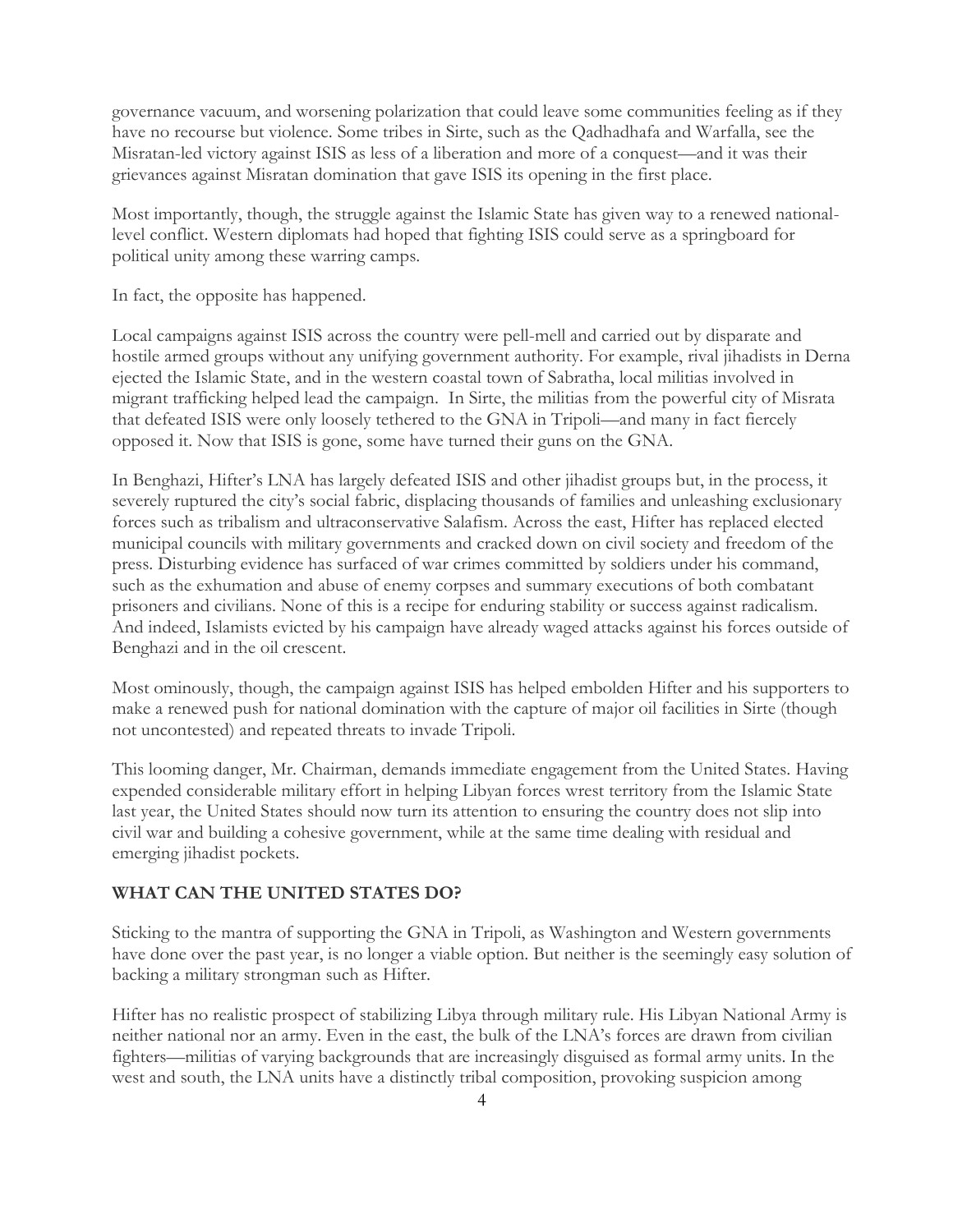neighboring communities that view them as little more than tribal militias. Because of their geographic concentration in the east, they are not useful partners in tackling the flow of migrant smuggling, which is mostly based along a western strip of coast stretching from Misrata to the Tunisian border.

The idea that Hifter's forces could take over Tripoli and rebuild the Libyan state is thus highly implausible. Indeed, encouraging Hifter to expand his reach toward Tripoli risks triggering a war over the capital that could drag on for years. With a third of the country's population living in the greater Tripoli area, such a conflict could cause displacement and humanitarian suffering on a scale not seen to date in Libya. It would also offer opportunities for jihadist mobilization. Non-Islamist armed groups in Tripoli would join forces with Islamist-leaning fighters to confront Hifter. As in the case of Benghazi, the most extreme and irreconcilable jihadist elements would invariably rise to the fore.

Even if Hifter were able to establish control over Tripoli, his rule would cause more, not less, radicalization. Like Egypt's al-Sisi, Hifter makes no distinction between ISIS, al Qaeda, and the Muslim Brotherhood (whose Libyan branch has supported the GNA's formation). His stated goal of killing, jailing, or exiling Islamists of all types risks provoking moderate, pro-state Islamists into going underground and allying themselves with radical jihadists. Meanwhile, doctrinaire Salafis promoted and encouraged by Hifter—who preach absolute loyalty to a sitting ruler—would further extend their influence, and enforce their harsh interpretation of Sharia law more widely.

In sum, unification through military action is not realistic in Libya. Instead, the United States, in conjunction with regional states, should support a renewed push for a political settlement. This requires a number of things.

First, it necessitates the deterrence of any moves toward military escalation by exerting credible pressure on the warring parties, to include the threat of sanctions and exclusion from any future security assistance.

Second, it requires rebuilding the negotiating architecture, with regional states taking the lead. The challenge will be brokering a common platform for dialogue among states with vested interests in Libya. How to deal with an increasingly assertive Russia will pose a particular difficulty. Recent initiatives by regional states like Tunisia and Algeria should be encouraged, but they need to be transferred into a more coherent framework. A small group of states, closely coordinating with each other, could act as mediators and, eventually, witnesses and guarantors to an agreement.

The U.S. role in such a process could be to provide strong and explicit support for the mediating consortium. Most importantly, it would require putting pressure on the regional states still backing Hifter like the Emirates and Egypt and, more recently, Russia. Every effort should be made to broker a deal that includes the general within the framework of a civilian-controlled military. But if Hifter proves recalcitrant, the United States must be willing to push his regional and international backers to end their support.

Beyond the Herculean task of forging a political compact, the United States faces the enormous task of helping whatever new Libyan government emerges to succeed by delivering on basic services, security, and, especially, economic growth.

An immediate priority is securing the capital of Tripoli, which means reaching an agreement among militias to remove their forces and heavy weaponry outside civilian areas, and to make way for a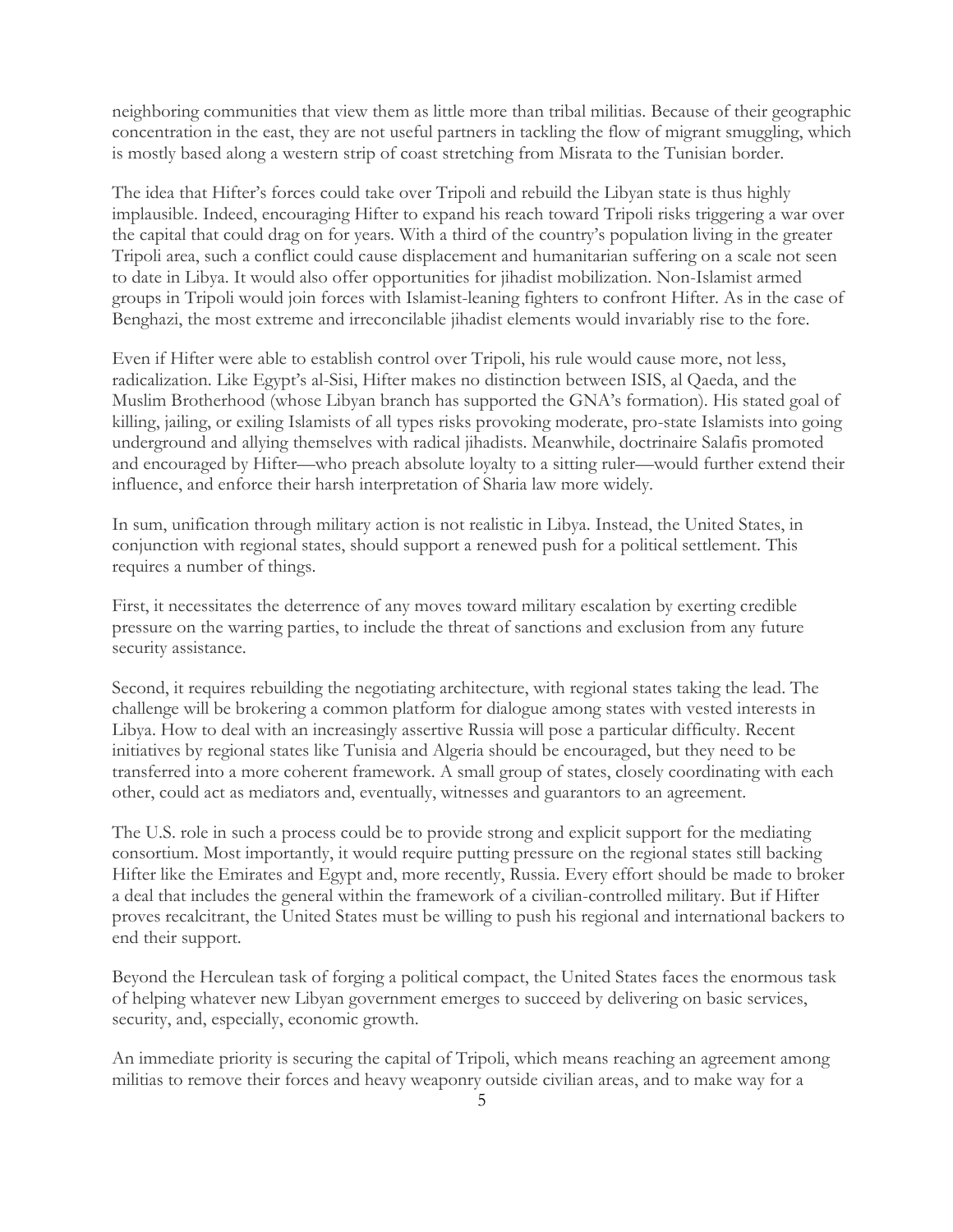protection force that can be built up over time with training and support from the outside. Another imperative is safeguarding key strategic assets like oil facilities, airports, and ports from factional conflict. Here, a number of options could be explored such as an agreement for de-militarization or protection by a neutral, third party force.

The new Libyan government will need enormous help on the economic front, in setting up an equitable and rational system for the dispersal of oil revenues to employees and to municipalities, while working to diversify to other sectors. The development of alternative livelihood sources is especially important in countering migrant smuggling, especially in the south, where young men are drawn into smuggling networks because of the absence of alternatives.

The judicial sector is another key area of assistance, along with prisons, particularly with regard to captured Islamic State fighters and jihadists returning from abroad. Many are currently incarcerated in militia-run prisons with little or no judicial oversight, where they are reportedly tortured or subjected to religious rehabilitation programs that, by them-selves do not prevent recidivism. Local communities and, especially, meaningful opportunities for employment or education provide the best hopes for post-prison reintegration.

The challenge of rebuilding Libya's police and army will likely be a multi-year and even decades-long investment, given the decrepit state of the regular army under Qadhafi's long reign and the plethora of armed groups today. A training effort in 2013–14 by the United States, Britain, Turkey, and Italy to build a national army—the so-called general purpose force—failed in part because the Libyan government was divided among itself, with some factions favoring militias and because there was no unified military structure or institutions for recruits to join. Those recruits that did complete the training returned to Libya and were either put on leave or melted back into militias.

Future training programs risk repeating these mistakes, unless the new government agrees on a roadmap for building a unified and professional military, delineating its geographic divisions and functions, while at the same time formulating strategy for demobilizing and re-integrating militias. This requires a degree of political consensus, which Libya has hitherto lacked. Once that is reached, the United States can assist in helping Libyan defense institutions in such areas as planning, payroll, and logistics through an intense advisory effort, possibly under the auspices of an expanded Defense Institution Reform Initiative (DIRI).

Mr. Chairman, the United States also has an enormous opportunity to re-engage with Libyan society through assistance on municipal level governance, civil society, media, and education. These sorts of programs are an important corollary to the development of formal political, security, and economic institutions which, given their decrepit condition under Qadhafi, is likely to be a generational endeavor. And Libya possesses enormous human capital that could benefit from such engagement, itself a cause for guarded optimism: a literate and educated population, small in size, geographically concentrated, and largely lacking in the stark and sometimes existential ethnic, sectarian, and linguistic divides that afflict other Middle Eastern states. But proposed cuts to American foreign aid programs on this front would deprive us of this opportunity, with likely damaging results for future stability.

On a similar note, I would like to add that the ban on the travel of Libyan citizens to the United States is not only morally reprehensible, but self-defeating with regard to goals in the country. It deprives the United States to opportunities for important engagements and exchanges with visiting scholars,